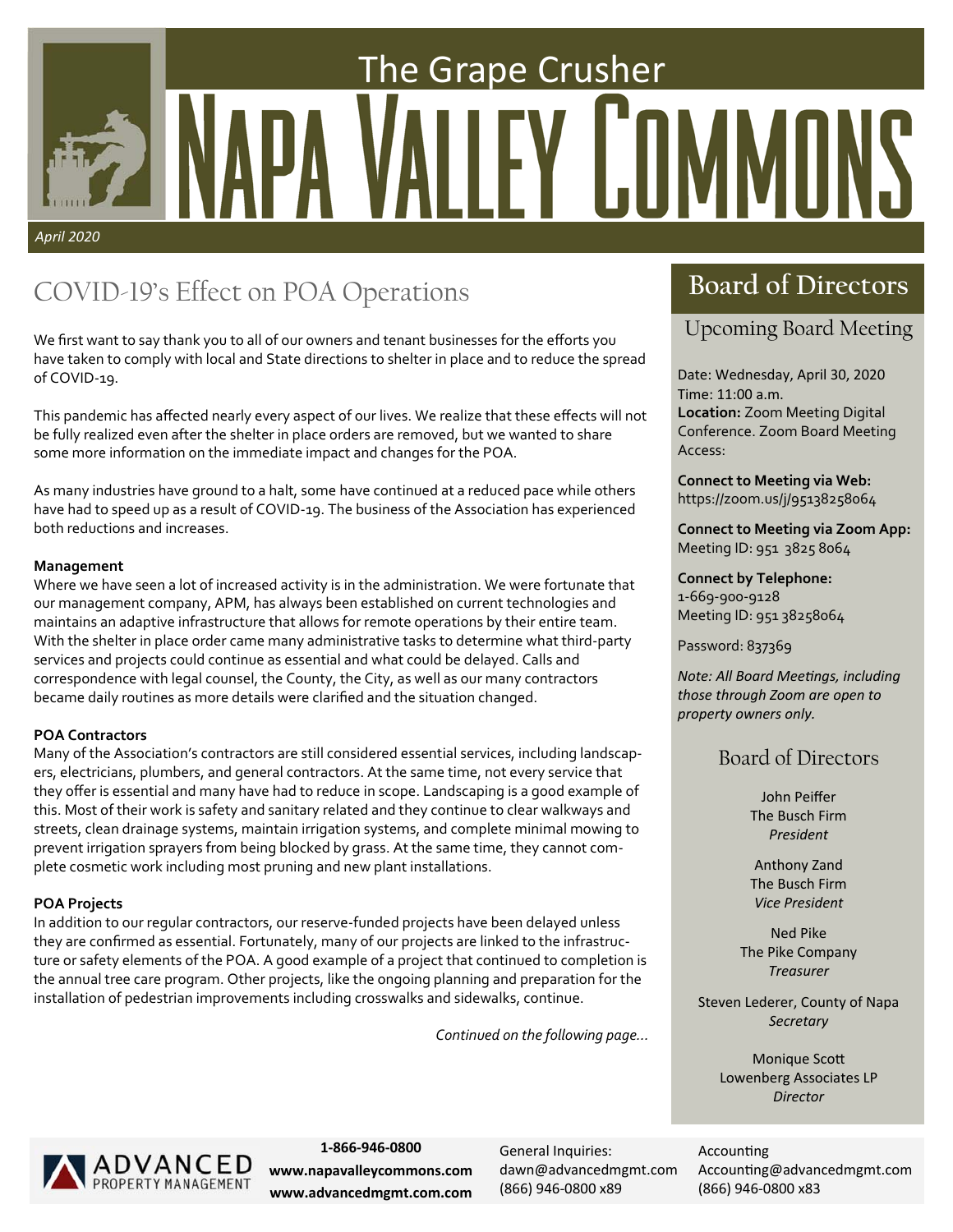### COVID-19's Effect on POA Operations Continued...

#### **Virtual Board Meetings**

No doubt many of you are becoming much more experienced with applications like Zoom, Microsoft Teams, Google Meet, Go‐To‐ Meeting and other programs that facilitate virtual meetings. The POA is no different as we move our Board meetings into a virtual space. Until it is shown to be safe to meet in person, Board meetings will be held on the widely recognized Zoom Meeting platform. Zoom, like many of its competitors, has been getting a lot of media attention lately, and while worries about Zoom security was on the rise in the media, the team at APM had already undertaken training on how to best implement the necessary security settings that have now become standard. We know that this new meeting format may come with a learning curve for many, but we would like to thank everyone in advance who can attend and support these meetings through their computers, tablets, smartphones, or by dialing in. Instructions for connecting to the next Board Meeting on Zoom are included on the front of this newsletter.

#### **How to Connect to a Board Meeting on Zoom**

New to Zoom or never even heard about it? Zoom is an application that can be installed on computers, tablets, or smartphones. If you don't want to add to your growing list of applications, Zoom can be run in your web browser or you can simply dial in by phone for a teleconference experience. Let's look at the three different ways you can connect:

#### **ZOOM APP** (https://zoom.us/download)

This is typically the best "Zoom" experience. Zoom can be downloaded to your phone, tablet or computer. Once you have the app on your device you can enter the meeting two different ways: (1) you can open the app and select "join" and then enter the meeting code followed by the password when prompted. (2) You can enter the URL link (which is on the front of this newsletter) and this will initially open your web browser and then ask if you would like to open the meeting in the zoom app.

#### **THROUGH WEB BROWSER** (Chrome, Edge, Explorer, Firefox, Safari, etc.)

You can join a Zoom meeting using the link on the front page of this newsletter. The browser will open a window and a prompt will come up. You can ignore the prompt that will pop up and instead click on the "join from your browser" that will show in blue near the bottom of the screen.

#### **CALLING IN BY PHONE**

To call in by phone, first dial the local Zoom conference number which is on the front page of this newsletter. You will then be prompted to enter your meeting ID (which is also on the front page of this newsletter). For most APM meetings, you will not need to enter a password when calling in, but if required, you will be prompted to enter it.

### Project Updates

#### **Crosswalks and Sidewalks**

We're continuing to work toward the installation of five crosswalks and extending and connecting the existing sidewalks. The Board has completed the bidding process and awarded the contract to Granite Construction. Final contracting is currently underway. We will carefully monitor the COVID‐19 restrictions as we work towards scheduling.

These are very important projects for Napa Valley Commons as they directly impact pedestrian safety and ease of pedestrian movement. In addition to facilitating pedestrian movement for local businesses within the Commons, the sidewalks will ultimately allow pedestrian access to the Vista Point Park that features the iconic Grape Crusher Sculpture.

#### **2020 Tree Care Program**

Napa Valley Commons is home to more than 1,200 trees. The trees are a major feature at Napa Valley Commons and add significant visual appeal and value to our property. Each year our trees are professionally evaluated by an arborist for proper trimming and care. For 2020, the annual tree care work was recently completed by Tree West. This comprehensive approach for tree care maintenance continues to protect the long term collective investment the Association has in the landscaping of our business park.





**1‐866‐946‐0800 www.napavalleycommons.com www.advancedmgmt.com.com**  General Inquiries: dawn@advancedmgmt.com (866) 946‐0800 x89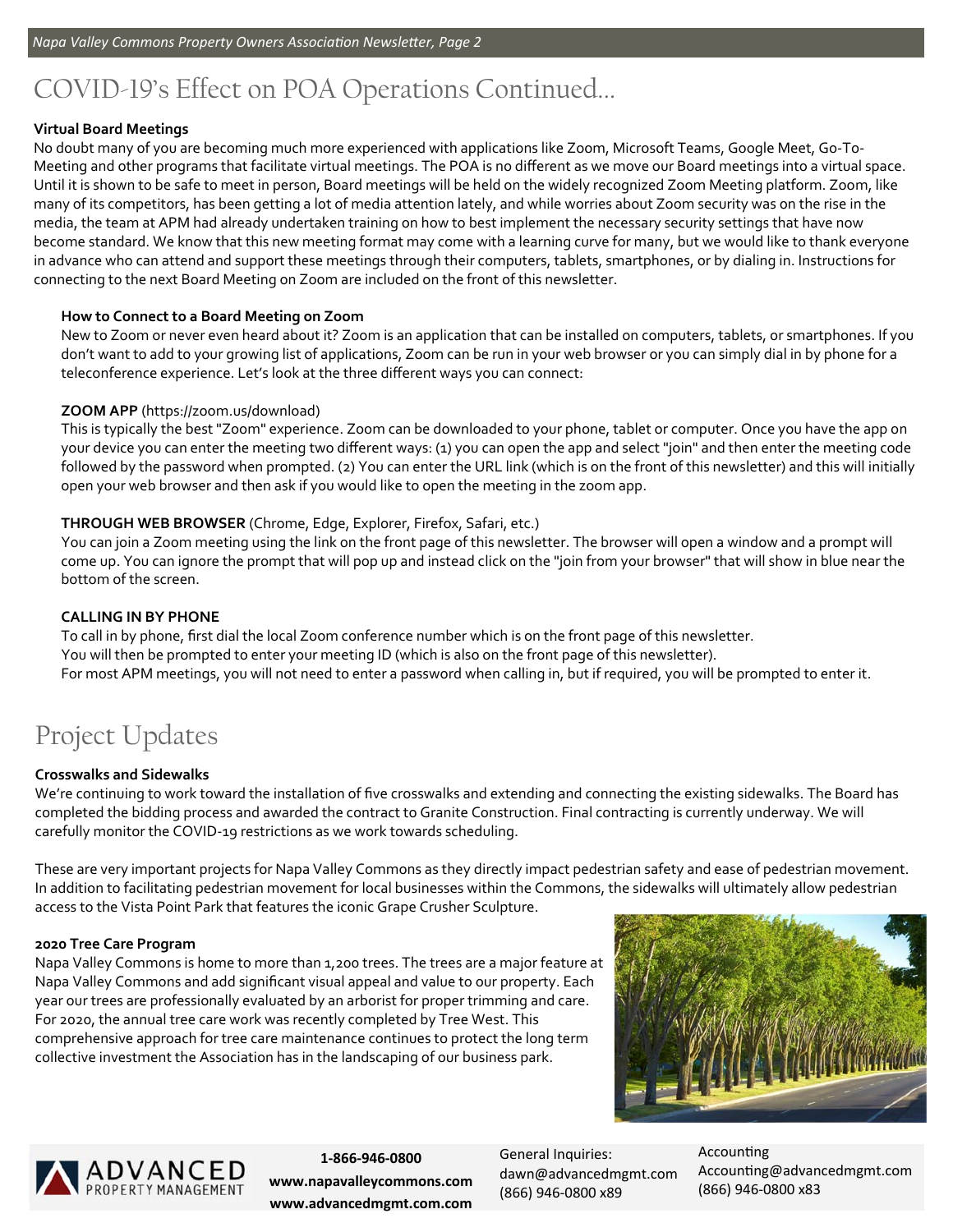# Business Spotlight: Advanced Shelter Systems

I can't express my curiosity when I first landed on the webpage for Advanced Shelter Systems, one of the many businesses that often fly under the radar with Napa Valley Commons. Thinking back, I did not really have strong expectations of what I would find based on the company name. What I found sparked that childish sense of adventure that can only be realized as an adult. What I found was "Shiftpod", which is not a tent, but a shelter.

Imagine landing on the moon and setting up to stay a while. In my imagina‐ tion, the shelter you would erect may look something like a Shiftpod, a reflective, insulated, thoughtfully engineered geodesic‐like structure. Once unpacked, this unique structure goes up in as little as 30 seconds, yet is designed to last a long time. This product's painstaking development has resulted in the production of multiple iterations and 5 patents. It includes air condition ports, power ports, and a down multilayer fabric system to provide outstanding insulation.

With the level of custom craftsmanship and design that brought this to market, you may immediately think that it is backed by a large company. In‐ stead, it is the result of the overactive creative mind of a driven entrepreneur and the support of his wife, family, and community.

Inspired by years of experience at the Burning Man Festival, the Shiftpod and its larger (XL) and smaller (Mini) counterparts have served as luxury tempo‐ rary shelters for camping, festivals, concerts, and much more. While this flagship product quickly sparked my imagination, it was the broader story that really impressed me. Shiftpods are not just weekend structures for a unique experience, but they have also become long term housing for those who really need it. Thousands of Shiftpods have provided necessary housing for disaster‐stricken families and individuals in multiple countries and includes 1,000 units that provided housing for hurricane victims in the Bahamas. For every twenty Shiftpods sold, one is given to a family who is in need of shelter.





I don't know about you, but my imagination will not let me miss an opportunity to live like a spaceman. Until I get that opportunity, I will at least try to get more in our community to share that goal. I encourage you to explore Advanced Shelter System's website at shiftpod.com. ‐ Chris Waage, Relationship Manager

# Website Update Project—Media Needed!

The POA's website, www.napavalleycommons.com, has served the association well in providing key information about the property and its businesses, as well as providing a central point to access member accounts and documents. With ever-changing and advancing technologies our website had become somewhat dated in its features and usability. The goal is to recreate a simple but beautiful website that is user-friendly, responsive to multiple device types and provides great accessibility to all. The Board reviewed the first draft of the website development at the November 12, 2019 Board meeting, providing edits and recommendations to make the website representative of all of the businesses that make up the Napa Valley Commons. After further work, the website is now live, but we found that we lack media that highlights many of the businesses whose value cannot be seen from the exterior of a building.

**THIS IS WHERE WE NEED YOUR HELP.** We need pictures, video, or text descriptions that help highlight the wonderful value that your organization brings to the Napa Valley Commons. If you have media that you can share with us to help highlight your business on the Association's website, please contact us. Please reach out to our Principal Relationship Manager, Chris Waage, chris@advancedmgmt.com with any resources you can share.



**1‐866‐946‐0800 www.napavalleycommons.com www.advancedmgmt.com.com**  General Inquiries: dawn@advancedmgmt.com (866) 946‐0800 x89